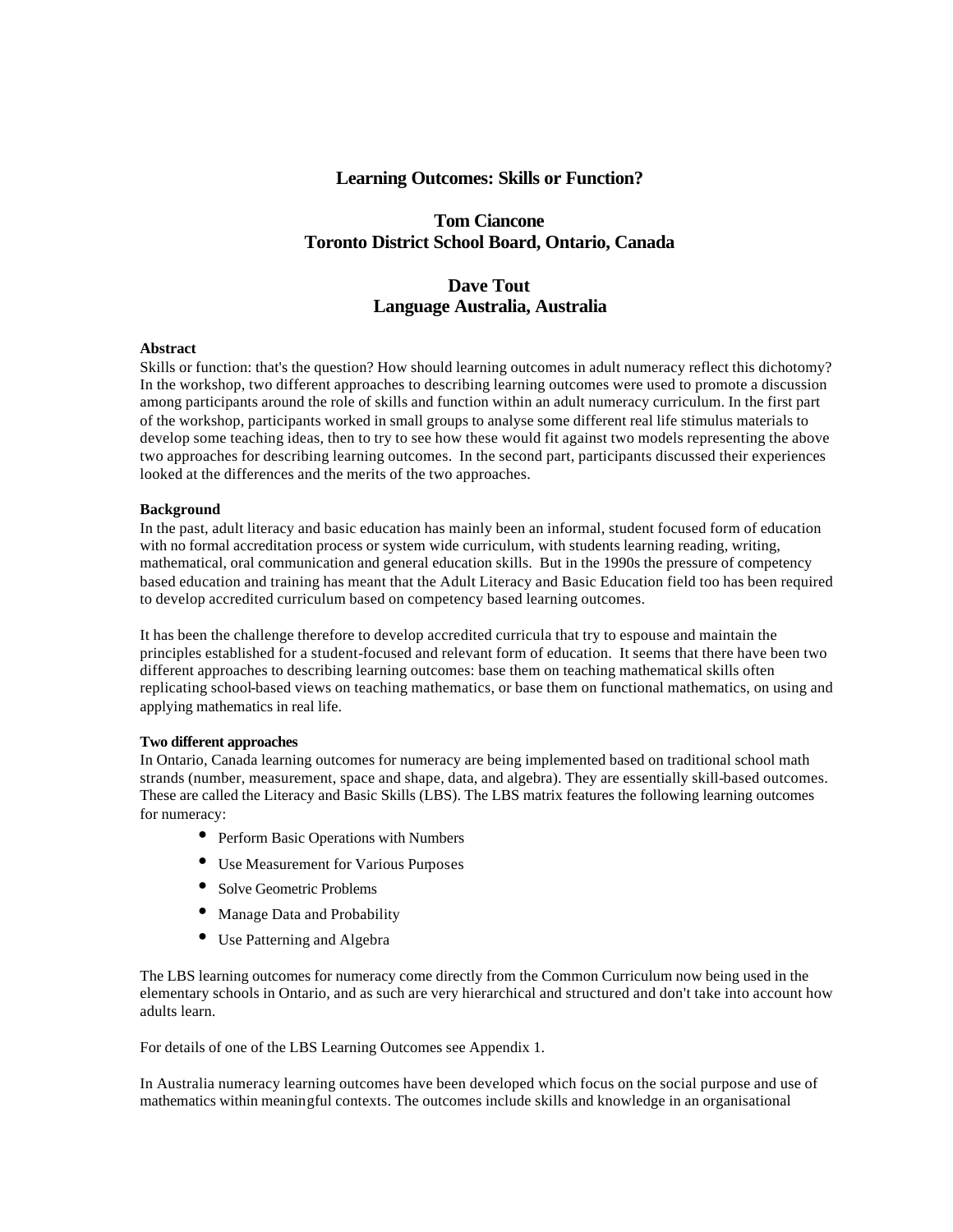structure based on function where mathematics is seen as the knowledge and skills to be applied and used for a range of purposes and in a variety of contexts. These are called the Certificates in General Education for Adults (CGEA).

The Learning Outcomes are organised into four different categories or domains, according to different purposes and functions of using mathematics.

- **Numeracy for Practical Purposes** addresses aspects of the physical world to do with designing, making and measuring. There are two learning outcomes: **Numeracy for Practical Purposes - Design** and **Numeracy for Practical Purposes - Measuring**.
- **Numeracy for Interpreting Society** relates to interpreting and reflecting on numerical and graphical information of relevance to self, work or community. The two learning outcomes are: **Numeracy for Interpreting Society - Data** and **Numeracy for Interpreting Society - Numerical Information**.
- **Numeracy for Personal Organisation** focuses on the numeracy requirements for personal organisational matters involving money, time and travel. There are two learning outcomes, one dealing with money and time, the other to do with location and direction.
- **Numeracy for Knowledge** is only introduced at level 3 and deals with mathematical skills needed for further study in mathematics, or other subjects with mathematical underpinnings and/or assumptions. There are learning outcomes to do with problem solving, algebraic and graphical techniques.

For details of one of the CGEA Learning Outcomes see Appendix 2.

# **Developing teaching ideas**

Sets of three different functional materials or stimulus materials were distributed to small groups of participants. (They were: a tourist map of Boston; a menu from the 'Near East Cafe; and a newspaper article: 'American League baseball standings'.)

The question that was posed was:

ÿ *What would you teach with these materials if they were brought to your classroom by your students?*

A wide range of teaching ideas and activities were developed by the different groups. These ideas were shared by the whole group. This illustrated how much math was embedded within such common materials.

### **Using the Learning Outcomes**

A brief explanation of the two Learning Outcome schemes (CGEA and LBS) was given and excerpts from the two frameworks were distributed.

The question that was posed here was:

ÿ *How would you fit the learning activity that you just discussed into each of these frameworks? In other words, 'map' the activity to the learning outcome.*

This was done to also illustrate and model to participants that no matter what the standards or curriculum frameworks that are introduced or imposed upon teachers, it is possible to start with what students want or are interested in, and then afterwards to map the activity to the learning outcome rather than try to start with the standards or learning outcomes.

# **The discussion**

Two questions were posed here:

- ÿ *What are the differences between these two frameworks?*
- ÿ *What are the advantages and disadvantages of the two frameworks?*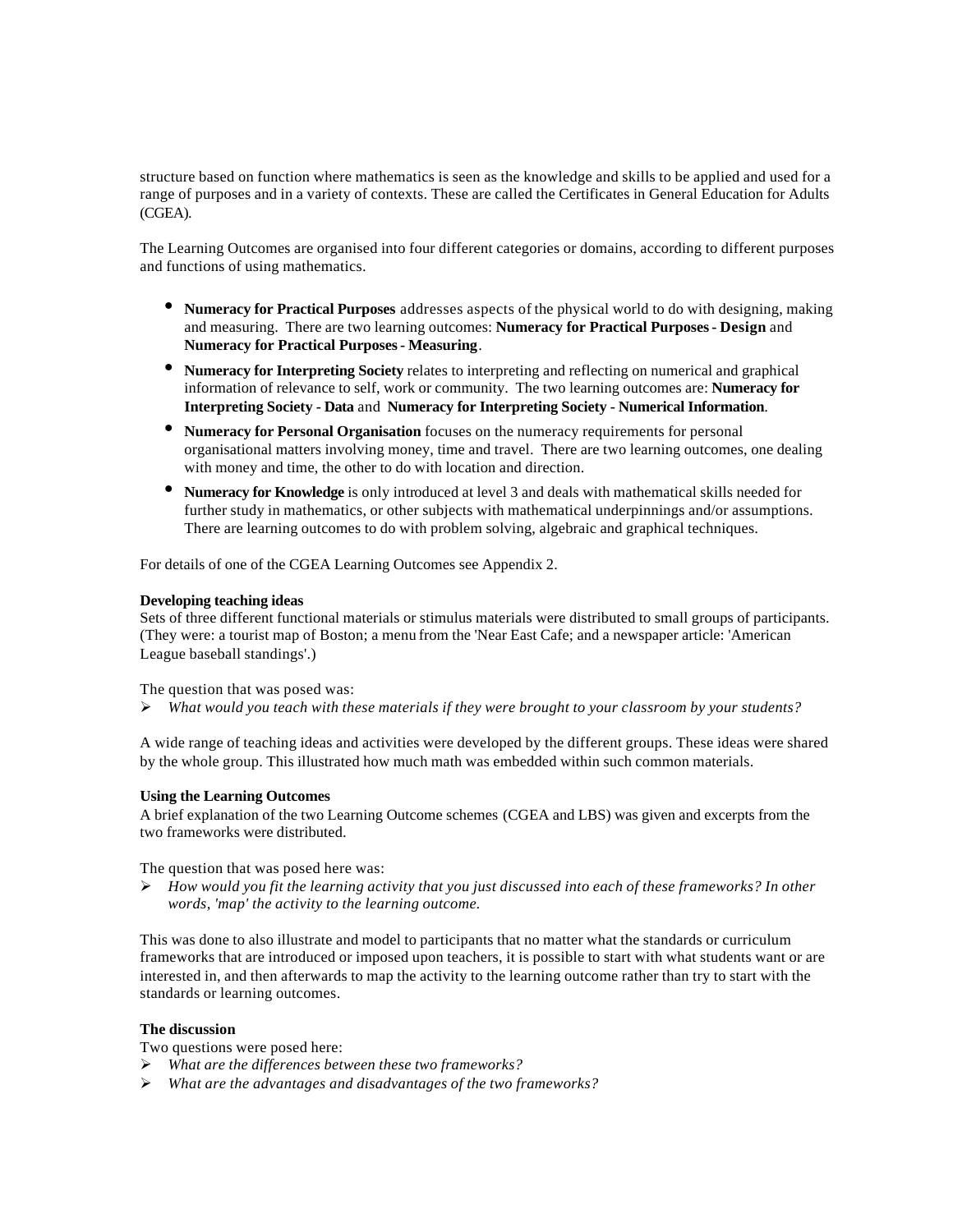Here it was almost unanimously agreed that the main difference was that the Ontario LBS outcomes are based on 'Math', while the Australian CGEA outcomes are based on 'Context'. However it was agreed that both can get to the same end - it depends on learning styles, on different ways of looking and viewing the world of math and numeracy.

It appeared that those teachers who were more inclined to teaching a traditional math curriculum found the Ontario LBS scheme much more comfortable and user friendly, whilst those who taught in a more holistic and integrated way, often where literacy and numeracy were taught together, found the Australian CGEA scheme more attractive. One argument that was raised was that for teachers who are not math trained, the Australian CGEA Learning Outcomes were much more understandable and would be easier to work to.

# **Conclusion**

Alan Mortiboys (1984) warned against the extremes of teaching mathematical skills without a context or of adopting a purely functional approach with myriads of timetables, menus and advertisements. Terry Riley (1984) concluded: "We need to adopt a balanced approach: one in which mathematical rules are understood and practised, and where appropriate, used in situations deemed to be relevant to the student by the student." Although these references seem old, this balanced approach, where function is integral, is based on principles of adult learning that is rooted in context and relevance to every day life.

One of the dangers of following a school-based approach such as in the LBS outcomes and in the absence of curriculum guidelines and appropriate training, literacy instructors who have little training in numeracy will use these learning outcomes as the prescribed course of study. One literacy tutor has already expressed her difficulty in understanding the schema, for example with the success marker which states: "models numbers grouped in 10s and 1s and uses zero as a place holder". This terminolgy is too abstract for a literacy practitioner who has no formal training in mathemetics. Furthermore, new assessment tools based on the LBS learning outcomes look like the school tests that failed literacy learners in the past.

We believe that numeracy provision needs to be a balance between function and skill development. The CGEA scheme says that mathematics skills are an important and vital part of the Learning Outcomes, but they are not the up front focus - the function or purpose is the organising structure. In that sense we believe therefore that the Australian Certificates in General Education for Adults Numeracy and Mathematics Learning Outcomes better represent the aims and ideals of adult basic education. As such they have better met the challenge to develop accredited curricula that try to espouse and maintain the principles established for a student-focused and relevant form of education.

### **References**

Kindler, J.; Kenrick, R.; Marr, B.; Tout, D.; & Wignall, L. (1996). Certificates in General Education for Adults. Melbourne, Victoria: Adult, Community and Further Education Board.

Ministry of Education and Training (1998). Working with Learning Outcomes: validation draft. Toronto, Ontario: Ministry of Education and Training.

Mortiboys, A. (1984). Numeracy: Linking skills to application. London: Adult Literacy and Basic Skills Unit.

Riley, T. (1984). 'Functional Numeracy' in Viewpoints, No.1. London: Adult Literacy and Basic Skills Unit.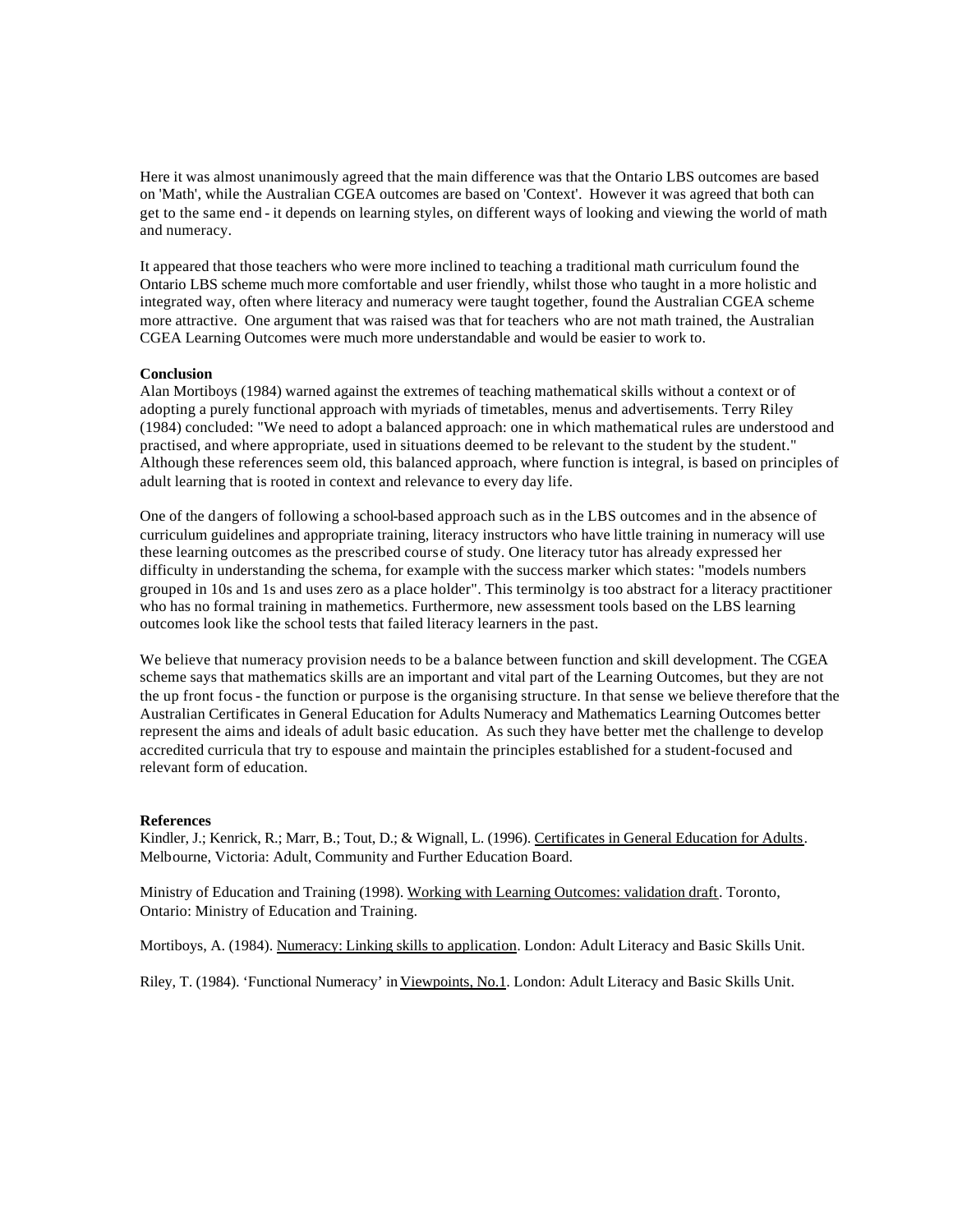# **Appendix 1 Ontario Literacy and Basic Skills Program (LBS)**

### **Sample LBS Learning Outcome**

# **Learning Outcome: Manage Data and Probability - Concluding and Reporting**

#### **Level 1 Success Markers** \_\_\_\_\_\_\_\_\_\_\_\_\_\_\_\_\_\_\_\_\_\_\_\_\_\_  $\Box$  relates objects to numbers on a graph with one-to-one correspondence [1]  $\Box$  records data on charts or grids given by the instructor [1]  $\Box$  organises materials on concrete graphs and pictographs using one-to-one correspondence [1]  $\Box$  reads and discusses data from graphs made with concrete materials and demonstrates understanding in a variety of ways (for example: use informal language to discuss) [1] **Level 2 Success Markers** \_\_\_\_\_\_\_\_\_\_\_\_\_\_\_\_\_\_\_\_\_\_\_\_\_\_  $\Box$  relates objects to number on a graph with many one-to-one correspondence (for example: 1 Canadian flag represents 100 Canadian citizens) [3]  $\Box$  organises data in Ve nn diagrams and charts using several criteria [3]  $\Box$  constructs bar graphs (with discrete classes on one axis and number on the other) and pictographs using scales with multiples of 2, 5, and 10 [3]  $\Box$  interprets data from graphs (for example: bar graphs, pictographs, and circle graphs) [3] \_\_\_\_\_\_\_\_\_\_\_\_\_\_\_\_\_ **Transition Markers**  $\Box$  identifies the parts of a graph: labels, scales, title, data [2]  $\Box$  organises data using graphic organisers ( for example: diagrams, charts, graphs, webs) and various recording methods (for example: placing stickers, drawing graphs) [2]  $\Box$  constructs and labels simple concrete graphs, bar graphs, and pictographs using one-toone correspondence [2]  $\Box$  interprets displays of numerical information and expresses understanding in a variety of ways ( for example: use informal language to **Level 3 Success Markers** \_\_\_\_\_\_\_\_\_\_\_\_\_\_\_\_\_\_\_\_\_\_\_\_\_\_  $\Box$  recognises that graphs, tables, and charts can present data with objectivity or bias [5]  $\Box$  constructs labelled graphs both by hand and by using computer applications [5]  $\Box$  evaluates data presented on tables, charts, and graphs and uses the information in discussion ( for example: discusses patterns in the data presented in the cells of a table that is part of a report on a scientific experiment) [5] \_\_\_\_\_\_\_\_\_\_\_\_\_\_\_\_\_ **Transition Markers**  $\Box$  recognises the purposes of different parts of a graph: title, labels, axes [4]  $\Box$  constructs labelled graphs (for example: labelled with titles, horizontal and vertical axes, intervals, and data points) both by hand and by using computer applications, and creates intervals suited to the range and distribution of the data gathered ( for example: a graph with a range of 100 years is better divided into intervals of 10 years than 1 year) [4]  $\Box$  reads and interprets data presented on tables, charts, and graphs ( for example: circle graphs) and discusses the important features [4]

*Note: (1) This learning outcome "Concluding and Reporting" has two more levels: 4 and 5. (2) The numbers at the end of each Success or Transition Marker, e.g. [4], denotes the corresponding grade level in the Ontario Elementary School Common Curriculum.*

discuss) [2]